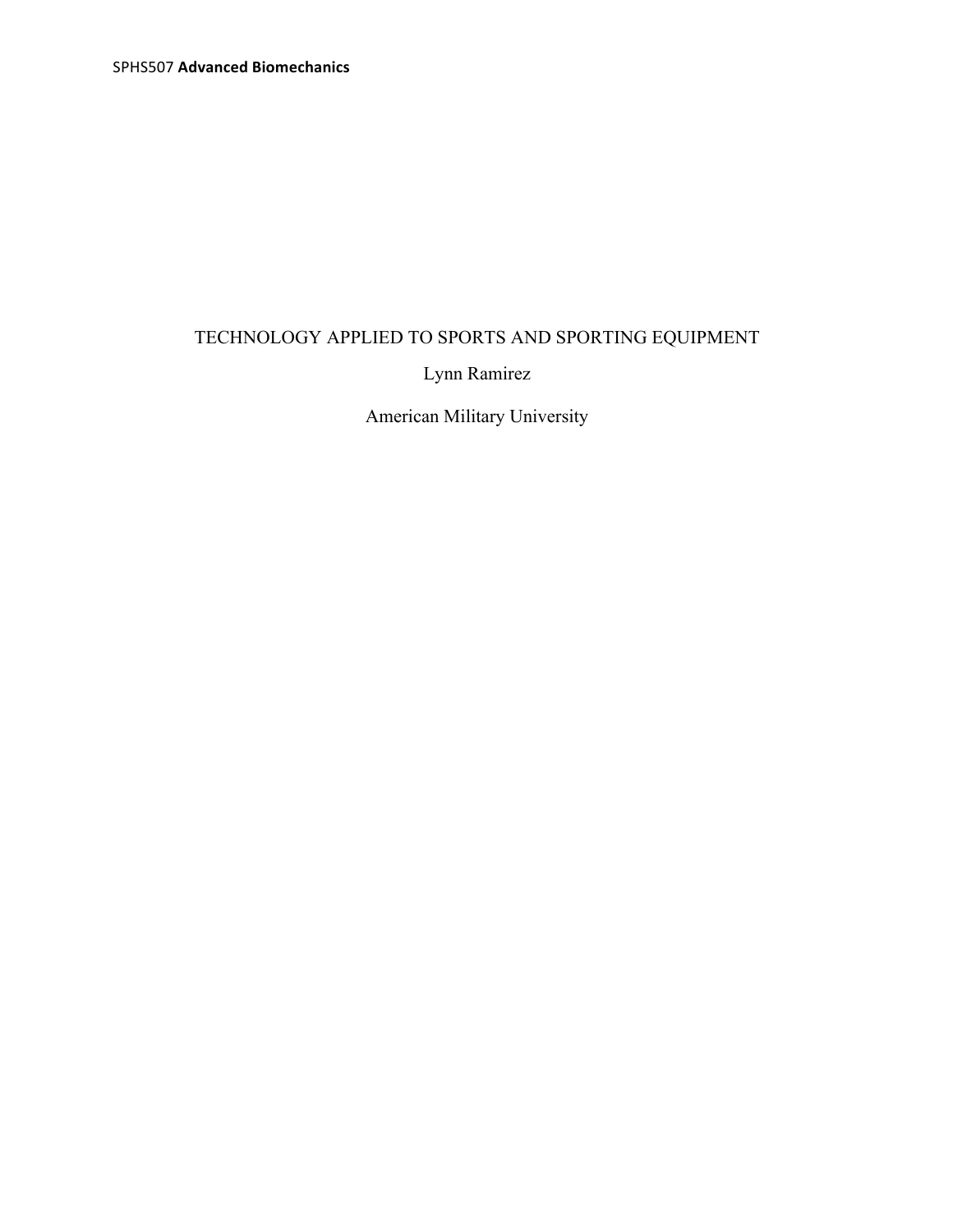### **Introduction**

It is undeniable that we have become better, faster and stronger as humans. This fact is glaringly apparent when looked at through the lens of sports performance's today, compared to just 30 years ago. Many factors can be attributed to the increase in human performance that we have witnessed in our lifetime, but it is accurate to say that it has been a dynamic process influenced by the times and trends that we, and the generations before us, have lived through till now. Sports in our current culture has evolved and risen to an unprecedented height. Fueled initially by radio broadcasts of sporting events and followed by the invention of the television, the experience of watching a game or event was for the first time, brought directly into people's living rooms through real time communication. If television had any flaws or limitations it had to have been, its one-way information flow rather than interactivity. But, since technology is always advancing, eventually the earlier breakthroughs in innovation led to the development of computers, and the creation of the once unfathomable idea of *"the internet".* The internet miraculously made it possible to connect with people from all over the globe and enabled us to receive, create and interactively access vast amounts of information at the speed of light. With geographical access to sporting events no longer an obstacle, the popularity and fan base across all sports grew exponentially. Hand in hand with this continual growth has been the ever increasing presence, implementation and reliance on technology in sport, as well as the neverending quest to constantly develop new advancements in technology. This paper will review and discuss a few of the most noteworthy and recent technological contributions to sport in areas of wearable sport technology, advancements in sports health technology and improvements made in movement analysis technology to improve sports performance. Also, how the use of sport technology is changing sport, and the positive and negative implications of these changes. The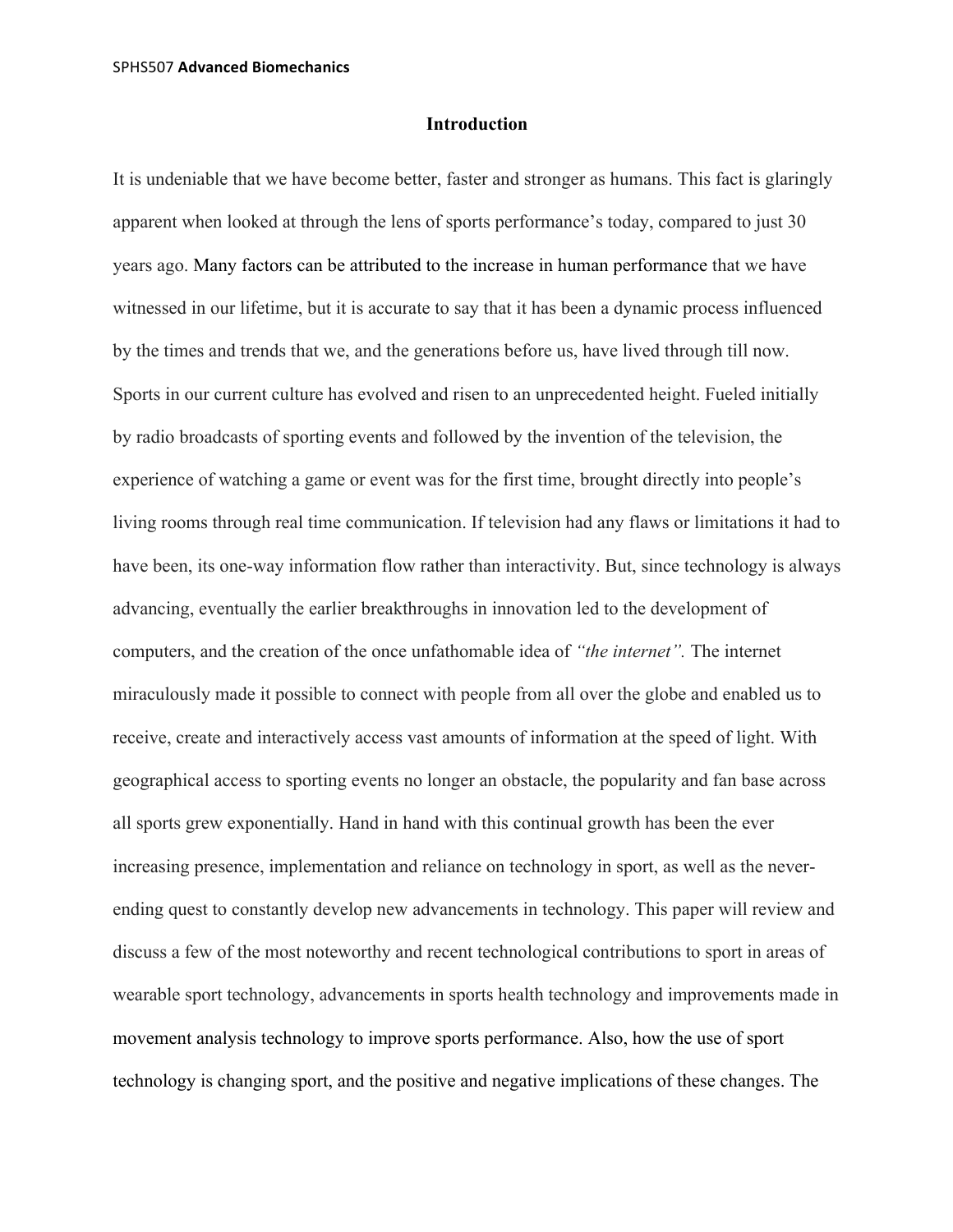most interesting of which, is the controversial thought that with the use of advances in sport technology, any "average Joe" could potentially become the next champion.

# **Technology**

It is first important to try to define what we mean by "*technology"*. The word technology has many definitions. Technology: (1) is the specific methods, materials, and devices used to solve practical problems; (2) a technological process, invention, or method; (3) the application of knowledge for practical ends; the sum of ways in which social groups provide themselves with the materials objects of their civilization. Sport technology on the other hand is a bit more specific and is defined as: man-made means developed to reach human interests or goals in or relating to a particular sport. Technology in sports is a technical means by which athletes attempt to improve their training and competitive surroundings in order to enhance their overall athletic performance (University of Ulster, n.d).

# **Average Consumer to Elite Athlete - Wearable Sports Technology**

There was a time when it was *unusual* to have a cell phone. Early versions were clunky and inconvenient, and seldom worked the way you wanted them to, or, more importantly, when you needed them to. Today most of us can't imagine going anywhere *without* a cell phone. We rely on them so much, we don't even remember half of the things we used to need to know, and instead, we store it all in our "contacts" and "notes" and move it from device to device. Apple of course revolutionized and still continues to contribute to technological advancements in so many ways, but with the introduction of the first generation iPod in 2001, boom boxes, counter top radios and clunky MP3 players went out the window. Wearable technology became the next great thing and the battle for space on the body began.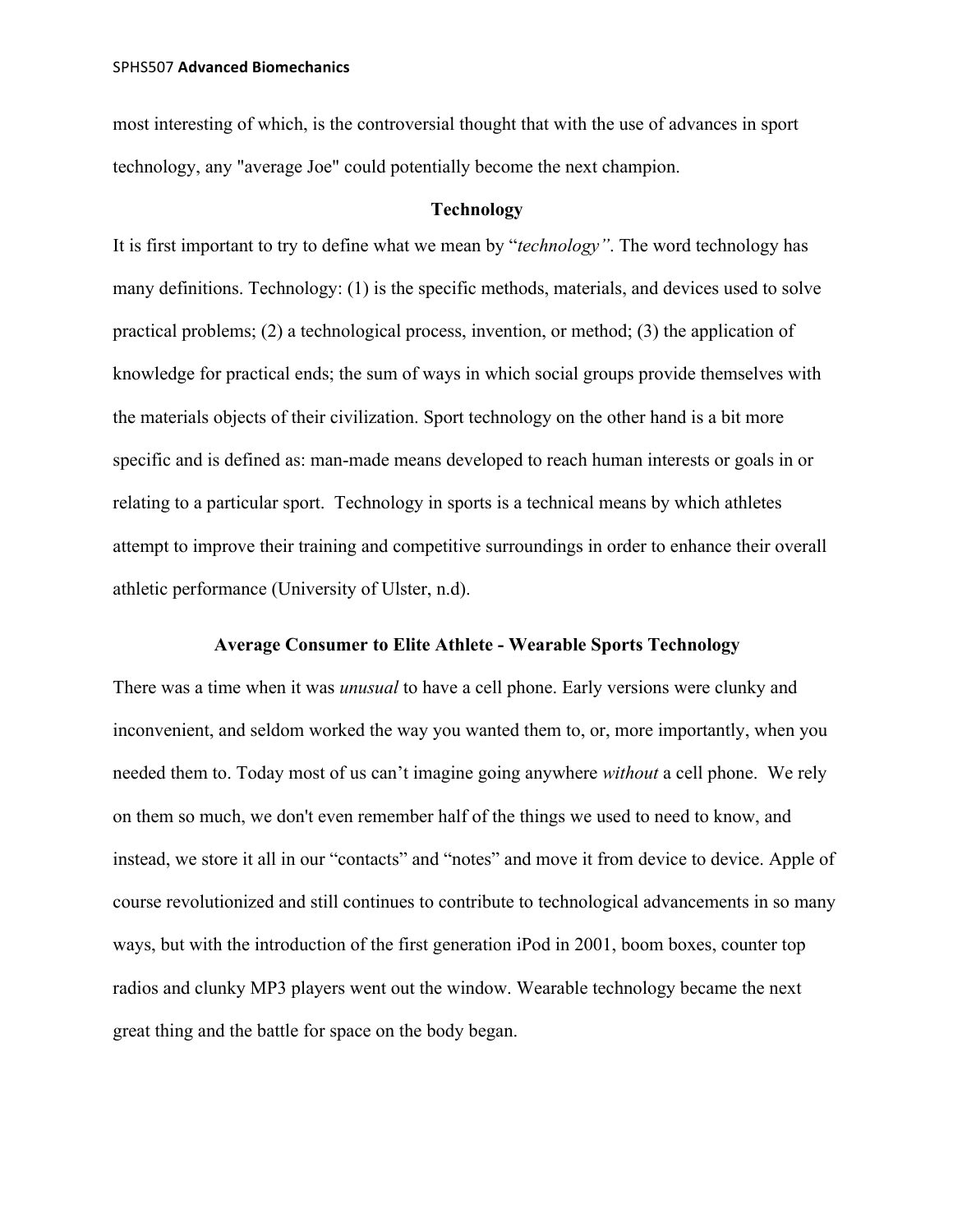What we have experienced is that, when it comes to sport technology, anything "new", will soon be outdated and will most certainly be replaced by the latest and better version of itself. The IPod is a perfect example of this phenomena. The first generation iPod had 4 GB storage, and basically played music. Today we have the many versions of IPhone, the I Pad, iPod video, the iPod Nano which use flash memory, and has an accelerometer, and the IPod Touch, with touchscreen comes complete with an accelerometer, Bluetooth and Wifi capability and, therefore, access to the App Store. From a fitness, sport and training standpoint, apps make it very easy to do a myriad of tasks, all very conveniently located on an armband that can be worn during workouts. App's such as: Interval timers, Tabata timers, Nike Fitness Pro, Runkeeper GPS and Map my Run, tell the user exactly what to do to physically train in general, or condition in a more sport specific way. Sports App's such as WatchESPN and Yahoo Sports keep users entertained and informed to all that is going on in the world of sports and sport apps have been developed that instantly reflect live time scores, stats, and schedules.

Activity wristbands, such as the FitBit HR, Garmin and BodyBugg, are equipped with motion sensors and are able to take instantaneous heart rate, store daily activity, some have caller ID and sleep monitors and the Bodybugg is even able to detect skin temperature, skin perspiration, and air temperature.

Other wearable technology has been inspired by the world we live in, and is embodied in a relatively new field of science called biomimetics. Biomimetics, is the study of the structure and function of biological systems as models for the design and engineering of materials and machines (American Heritage Dictionary, n.d). The field of biomimetics, is the application of methods and systems, found in nature, to engineering and technology, and has spawned a number of innovations far superior to what the human mind alone could have devised. The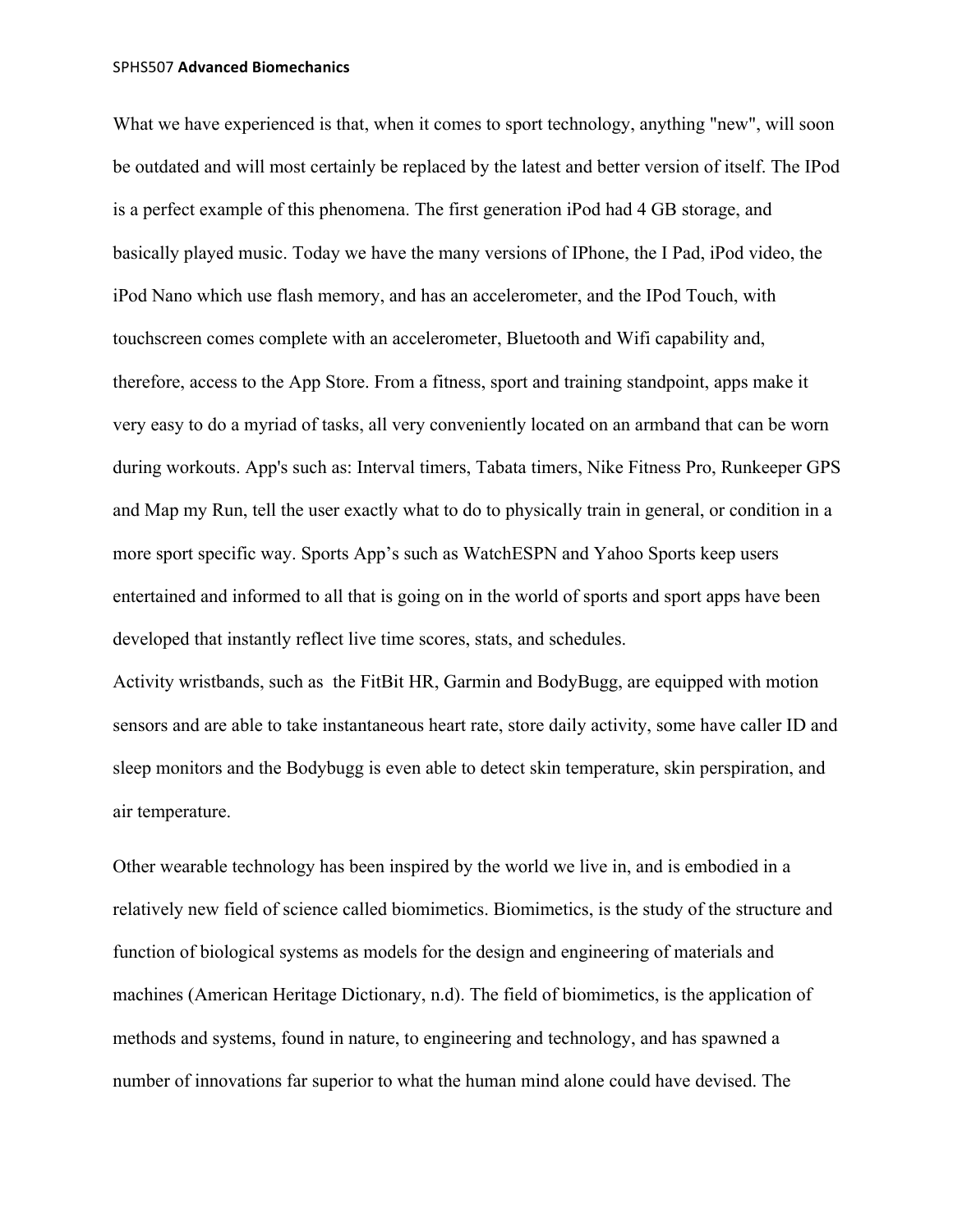reason is simple. Nature, through billions of years of trial and error, has produced effective solutions to innumerable complex real-world problems (Butler,2005).

An example of biomimetic inspired equipment is the friction reducing sharkskin full body swimsuit. The development of this as a material evolved because of the observed ability of shark's skin to reduce drag by manipulating the boundary layer flow as the fish swims (Howes, n.d). The boundary layer is the area closest to the surface where viscous conditions cause drag–in this instance a shark's skin. Researchers are trying to explain why fast sharks that swim upwards of 60 mph have smaller denticles, or scales, than slower shark species. Evidence suggests that sharks with smaller denticles have the ability to stick out their scales when they swim, allowing them to swim faster and creating a unique surface pattern on the skin that results in various mechanisms of boundary layer control (University of Alabama, 2007). Swimsuits for Olympians and athletes are being developed to take advantage of these unique biological properties. Speedo's Fastskin FSII swimsuits made their appearance at the Bejing Olympics and many have argued that it was this edge in apparel that helped US swimmer Michael Phelps to his record eight gold medals in that competition (Howes,n.d). On a larger scale, research projects in this regard are exploring natural solutions for the reduction of skin friction over solid surfaces, which could result in new innovations and applications concerning energy conservation as well as developing future methods of flow control and drag reduction that can be applied to underwater mobile vehicles (coatings for ship's hulls), as well as aircraft fuselage (University of Alabama, 2007).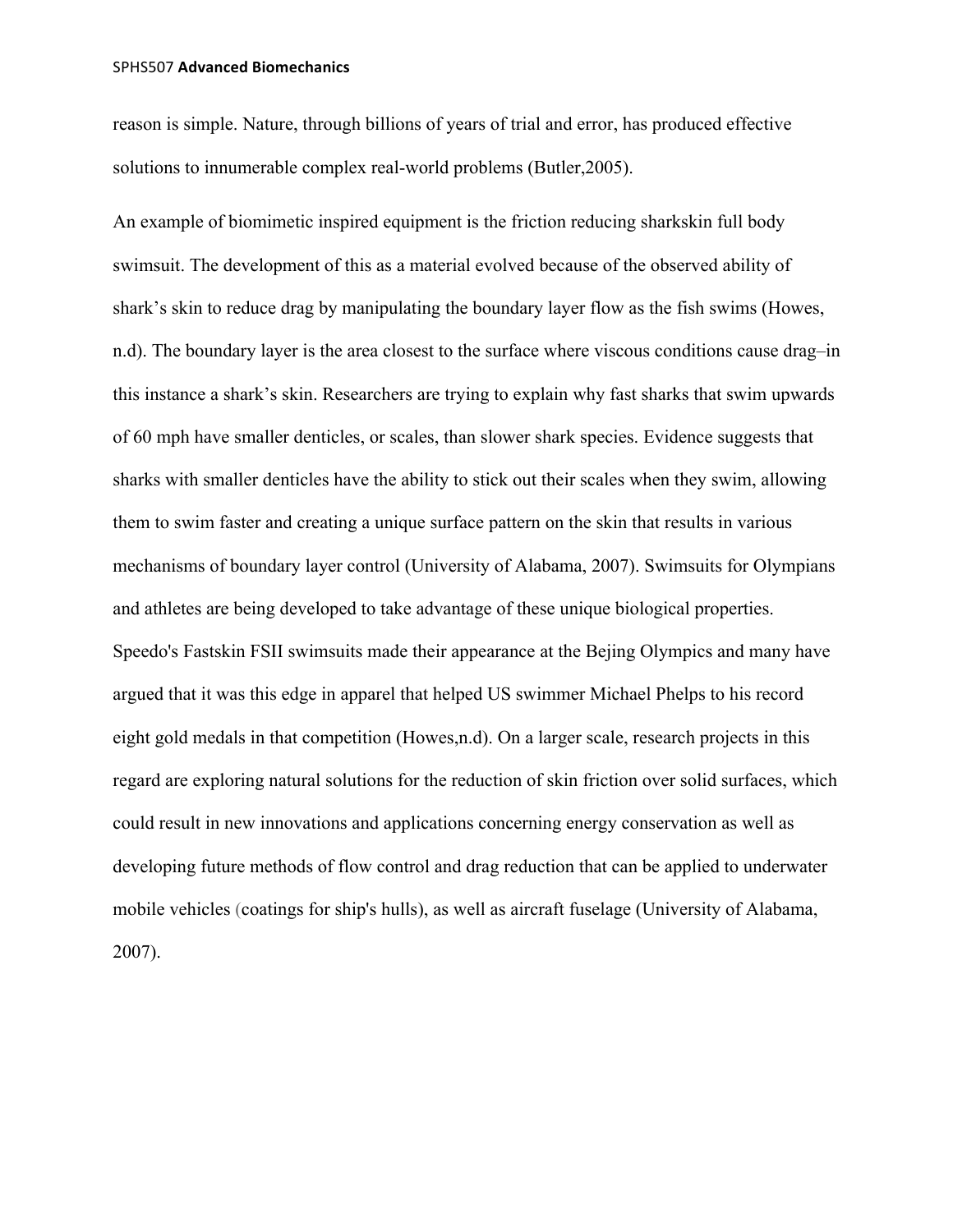## **Computers, Sensors and Analytics**

The above mentioned technologies are wearable for the most part, designed for use by elite athletes as well as the average consumer, are effective in their intended purpose and are somewhat accessible and affordable. These technologies will surely continue to evolve and be improved on in the future. What all of the mentioned technologies have in common thus far, is that they all have been put through a great deal of trial, testing and research prior to their release. Basically, all technologies go through some sort of a process of evaluation. Similarly, most elite athletes as part of their training regime go through some form of human performance evaluation. Performance analysis, as related to sport, can be defined as the analysis of data or information to help in the acceleration of athlete performance. The identification of performance indicators, repeatable methods for collection of data and the manner in which the information is analyzed, are all key factors to a successful performance analysis (Stergiou & Katz, n.d). Analytical equipment such as force sensors, pressure sensors and muscular measurement devices provide an understanding of the forces produced and how they act on and affect the athlete, and can be used to collect immediate and accurate information about performance. Other technologies to be used in this regard are; accelerometers, which as mentioned earlier, are small devices that can be attached to a body part or piece of equipment to measure velocity or acceleration and similar information (velocity) can be obtained by using timing lights, radar guns or GPS technologies (Stergiou & Katz, n.d). The process usually entails the collection of data via the aforementioned technologies or through sensors that are worn by the athlete during training and/or performance. The collected information about movement patterns and performance is then sent to a computer. Developed software analytics, allows athletes and their coaches to take the recorded information and use it to study body movement down to the minutest detail. Thorough biomechanical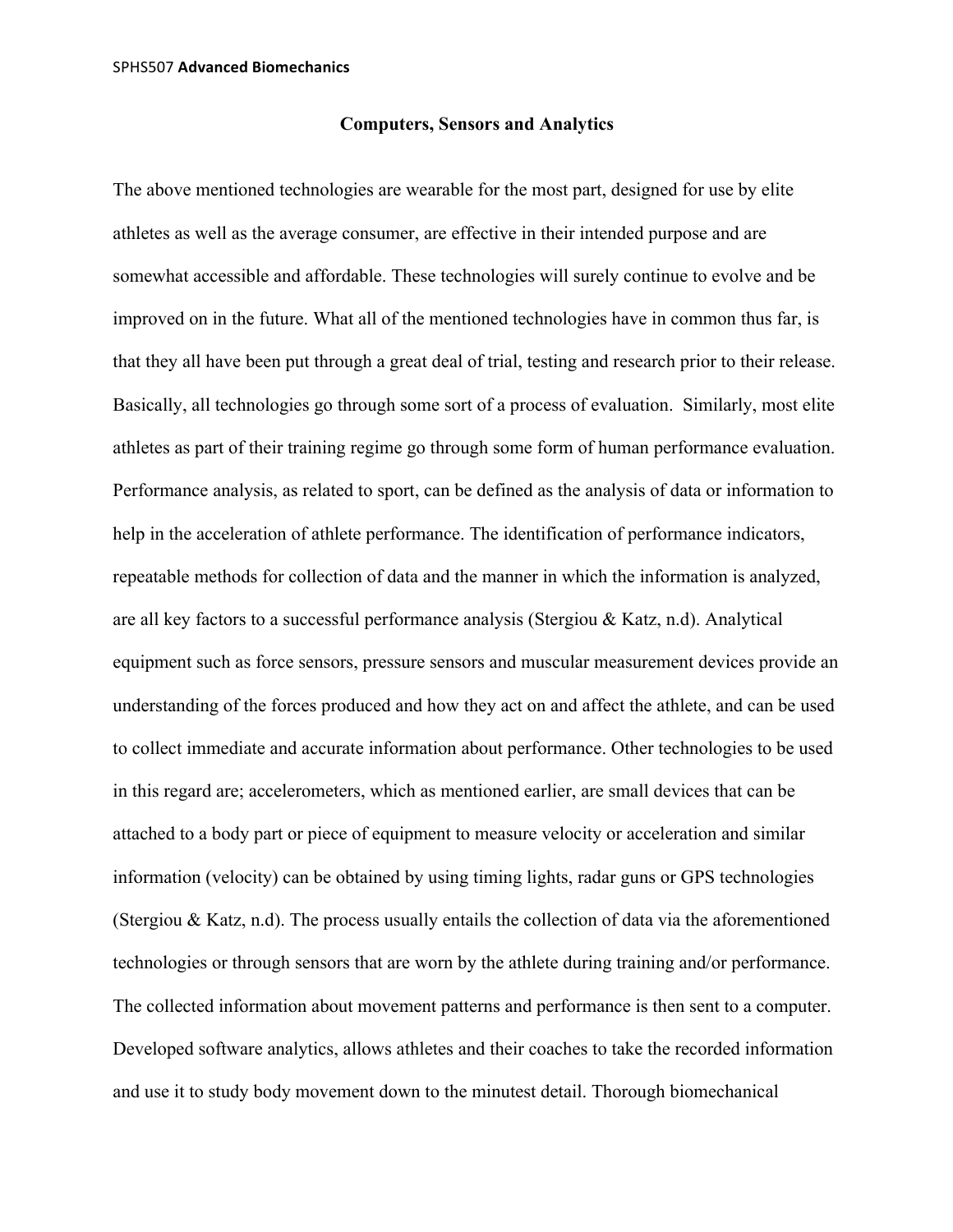analysis can be conducted, comparisons can be made to past or better performances, and exercise stress testing and cardiovascular evaluations can be conducted as well as injury risk assessments.

Ariel Dynamics is a company that has developed sophisticated biomechanical analysis and equipment, for use in elite sports training and injury and rehabilitation assessment. The Ariel Performance Analysis System (APUS) and ACES (Ariel Computerized Exercise System). ASUS measures, analyzes, and presents movement characteristics. The system provides a means to quantify motion utilizing input information from any or all of the following media: visual (video), electromyography (EMG), and force platforms (Ariel Dynamics, 2012). ACES equipment reproduces real athletic movement at speeds comparable to those achieved in competitive sports. It is a computerized "closed loop" exercise system that monitors present physical status, ability, and daily progress while exercising. ACES provides a continuous measurement of "real time" human performance allowing for feedback, as a loop between the machine and the computer providing controls over the measured parameters (force, velocity, power, acceleration, and fatigue) (Ariel Dynamics, 2012).

Force plate measurements are frequently used in most biomechanical research that has to do with animal and human biomechanics of walking, running and jumping. The use of force plates in sport biomechanical analysis is more common in present-day than ever before. Essentially, the device resembles an electronic scale which measures the magnitude of the vertical and two horizontal forces, the torque about the vertical axis and the location of the resultant force acting on the platform (Elvin, Elvin & Arnoczky, 2007). Force plates are used in combination with other measurement software in order to ascertain, jump height, upward thrust, displacement, and landing as well as forced loading measurements of individual athletes in a variety of sports. Force plate analysis and ground force reaction analysis have been used by several companies,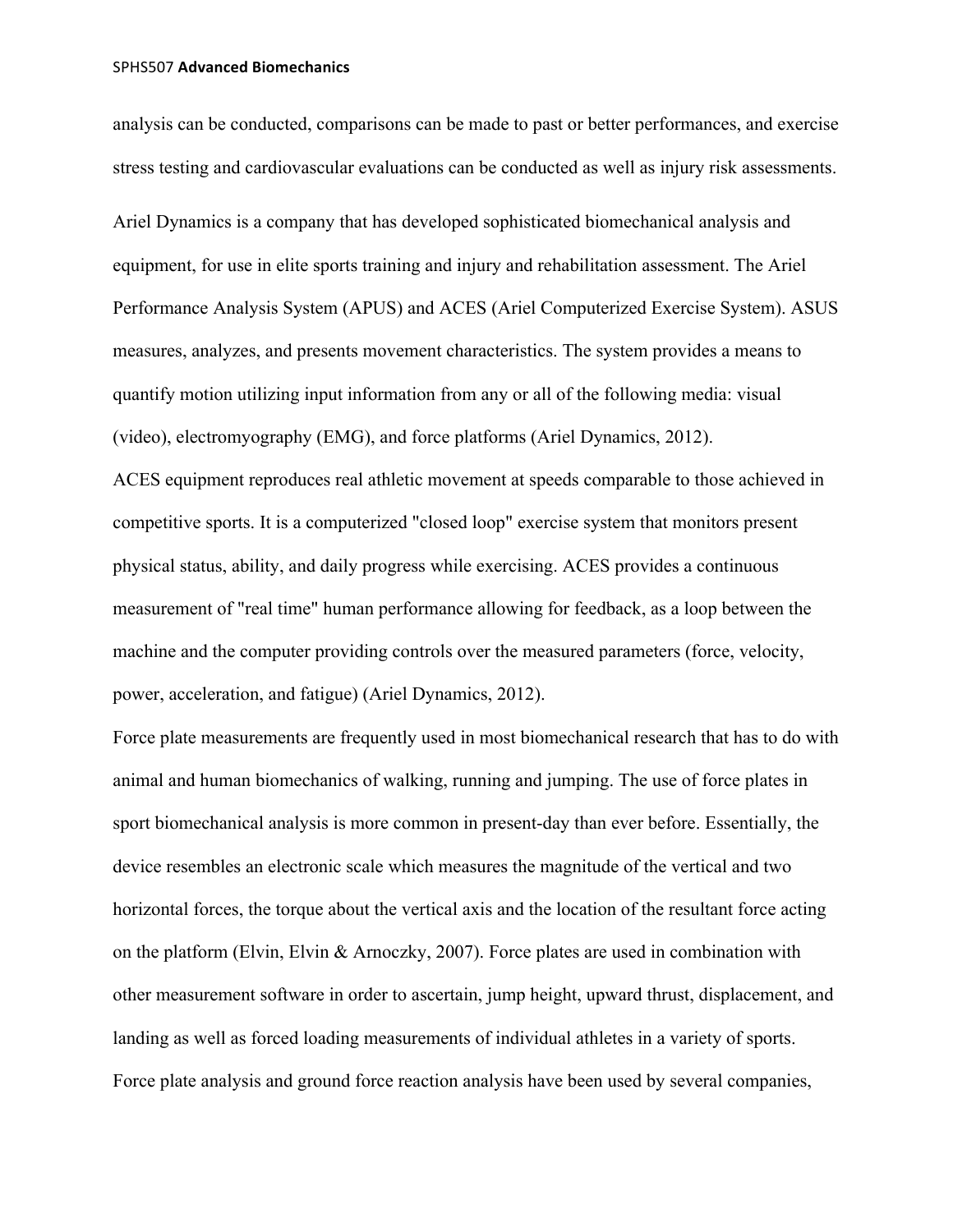biomechanists and organisations to analyse golf swings to improve golfers performance (Stuart,2009). Applied force plate technology can be used to record golfer's center of gravity, flexibility, range of motion, strength and ultimately power, during a golf swing. Showing that center of gravity movement patterns are directly linked to the resulting shot shape, and can have a noteworthy effect on distance (Stuart,2009).

## **Sports Health Technology**

Of all the advancements in science, sport and technology, the most valuable are those developed in the field of sports health technology. The physicality of sports takes its toll on athletes of all ages, and the need for continued research and development in technologies that protect as well as identify life-threatening and potentially debilitating risks such that those that occur as result of heat illness and concussions, cannot be understated. While we are in the infant stages of the development of these technologies, the following technologies are both necessary and are amazing examples of how far we really have come in such a short time.

Ingestible computers- heat related illnesses are the second leading cause of death for athletes due in part to the fact that the signs of onset are often missed in the monitoring of core body temperature is extremely difficult in the midst of sporting events. A thermometer pill has been developed that can now be ingested and then transmit data about heart rate and body temperature (Johnson, 2014).

Mamori gumshield – Mamori is a Japanese word meaning to protect or shield. It is a mouthguard with built-in sensors that can tell someone on the sidelines when a player has received a serious – yet invisible – injury, such as a concussion or head trauma. The combination of an acelromometer, gyroscope (sensory devices used to determine the position and orientation of an object), and magnomometer (an instrument for measuring the strength and sometimes the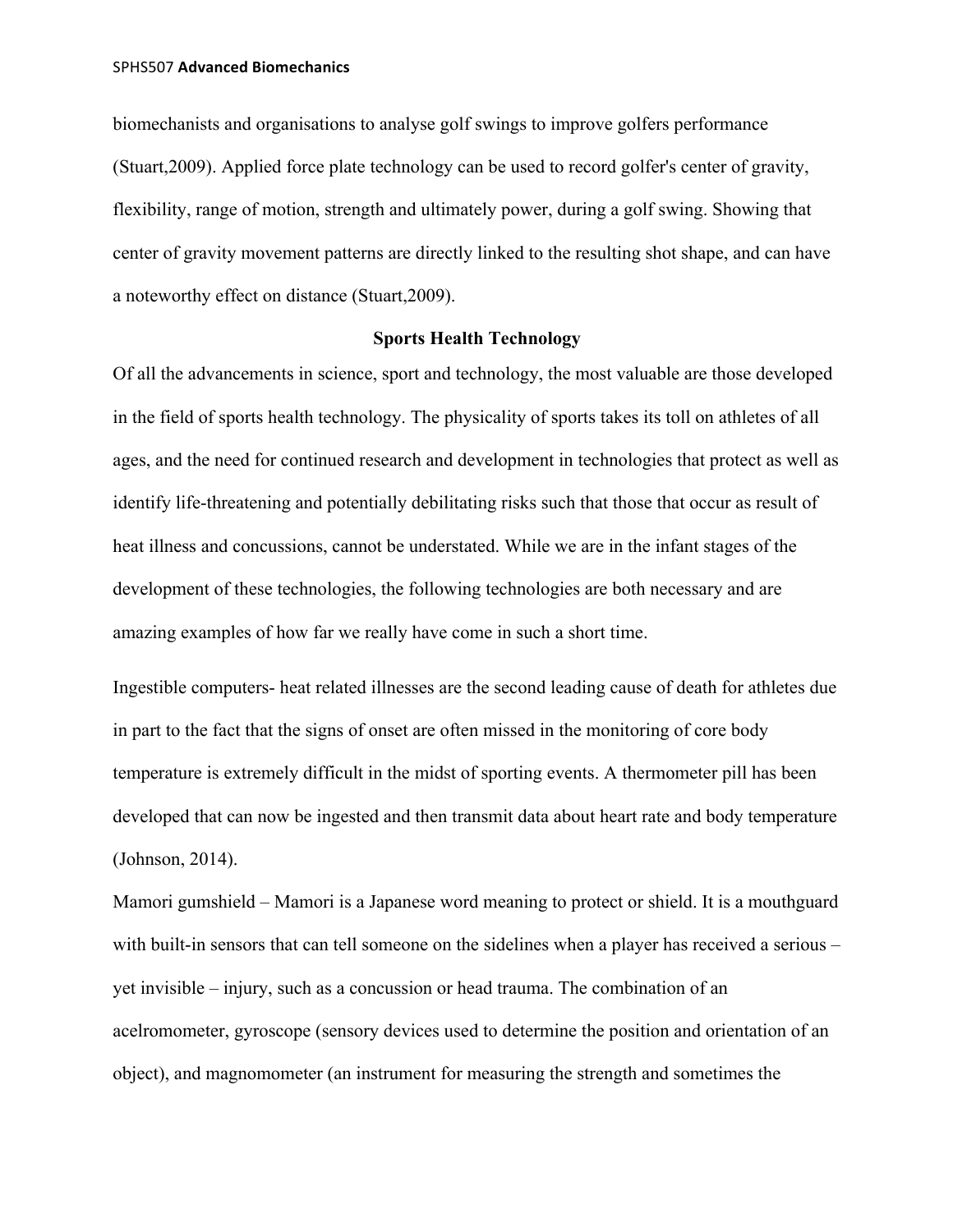direction of a magnetic field) are used to measure acceleration, force and 3D orientation. The built-in sensors measure force and head movement and the information is transferred wirelessly, in real-time to a computer. The force from each impact is measured and displayed on screen. Once the force threshold is exceeded the user will be notified, and the information is then stored in an event log (The Irish Independent,2013). Second-impact syndrome can occur when a player is concussed yet continues to play. Concussion can go undetected and, if a second impact occurs, the effects are cumulative, and can be fatal or have serious repercussions on a player's mental health. It is said to have a mortality rate of 50pc among young athletes (Johnson, 2014).

# **Conclusion**

While some would argue that there is no replacement for raw athletic talent, many maintain that the technological advances in sporting equipment have added significantly to athletic performance. For example, there is disagreement about whether current-day athletic achievements should be viewed with the same regard as records established in the past—when athletes were performing without the benefit of graphite tennis rackets, fiberglass poles, ultralight running shoes, and titanium golf clubs (Andrews,n.d). The criticism and debate regarding the fairness of the use of technology to improve sports performance will rage on, however, regardless of where each of us stands on the issue, the reality is that the continued development and implementation of new technology into all aspects of sport is, inevitable. With new materials and computer engineering, improvements are being made on sporting equipment faster than marketers can publicize them (Andrews, n.d). Pretty much anything that has to do with sports these days is big business! But, technology is not the big enemy that many make it out to be. Sports create opportunities for investment, employment and enjoyment for fans and many of these new technologies have the health and safety of all participants in mind when designing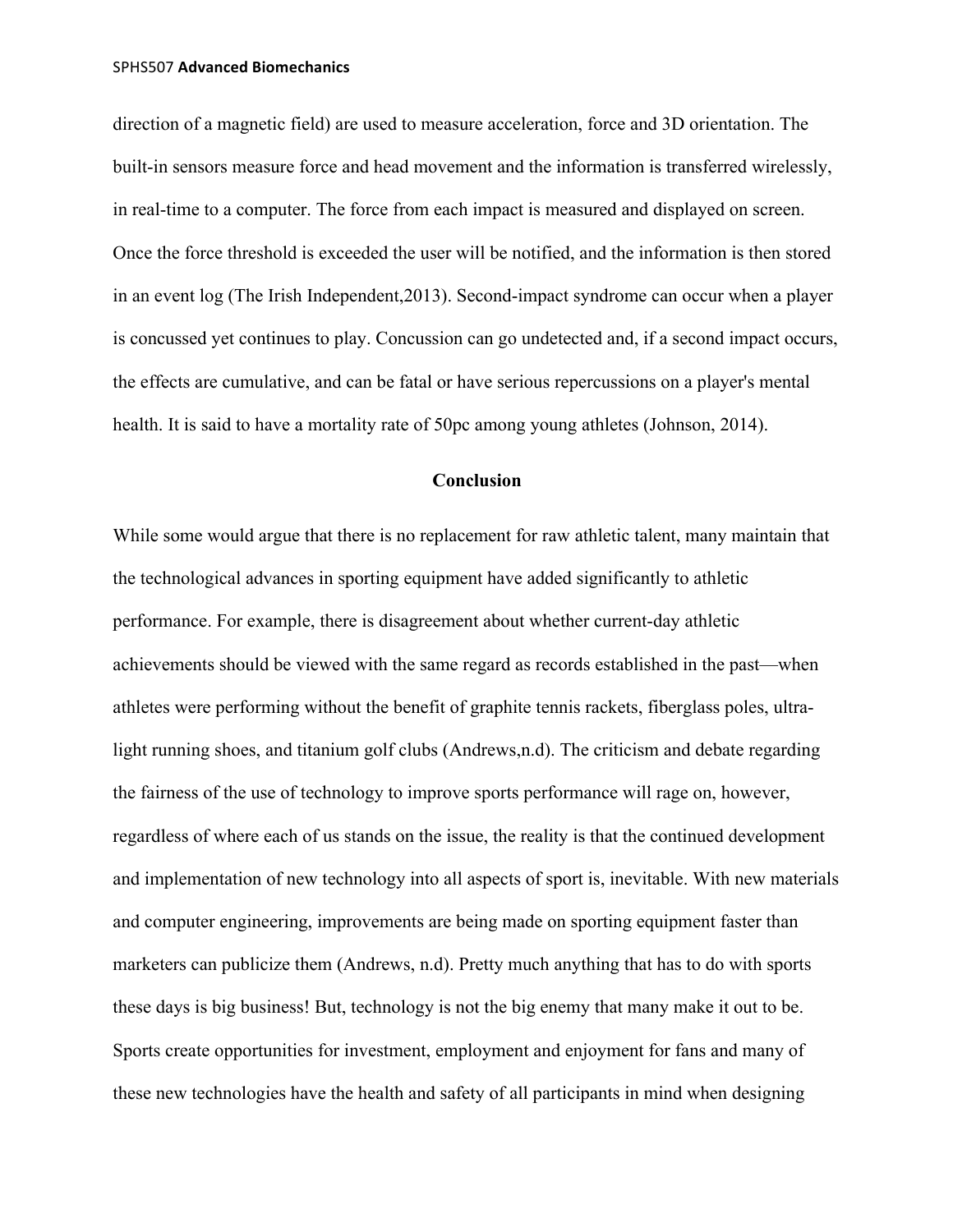their equipment to be used from the youth sport level on up to the pros. Consumer driven technologies such as the iPod and FitBit, heart rate monitors, pedometers, body fat monitors and calculators are a means for individuals to monitor and improve their own health and are motivating many to increase their daily activity. Development of certain sporting equipment has made many sports and activities safer for all participants, such as body protection and helmets, by preventing many injuries from occurring and saving lives. Through the fields and study of biomechanics and exercise physiology, a greater knowledge of the human body has been realized and we see athletes training smarter and avoiding injury, therefore, enabling many athletes to compete in sports much later in life than previous generations. And, sporting gear such as clothing and footwear has improved significantly in even just the last few years. Sports clothing is now made of fabric and materials that is lightweight and will whisk sweat away (lessening the likelihood of heat related illnesses), and footwear is made of flexible material that supports, is durable and is sport specific in order to give an athlete the best support for the activity they will be performing.

The ethical dilemma seems to lie in the fact that the sport technology that is recently being developed may be taking a sharp turn toward the goal of giving athletes a competitive edge rather than the earlier implemented technologies that were designed to solve the problem of making competition more fair and accurate. Technology was developed, implemented and accepted in the latter regard because it had introduced advancements such as instant replay, which could be looked at to assess if a call was fair, timing devices that could pick up a fraction of an instant, so we were *sure* who won, sensors on the line so you knew if a foot was "in" or "out" and the development of computer programs, websites and databases that made tickets readily available, and informed sports goers of any information they would need to attend the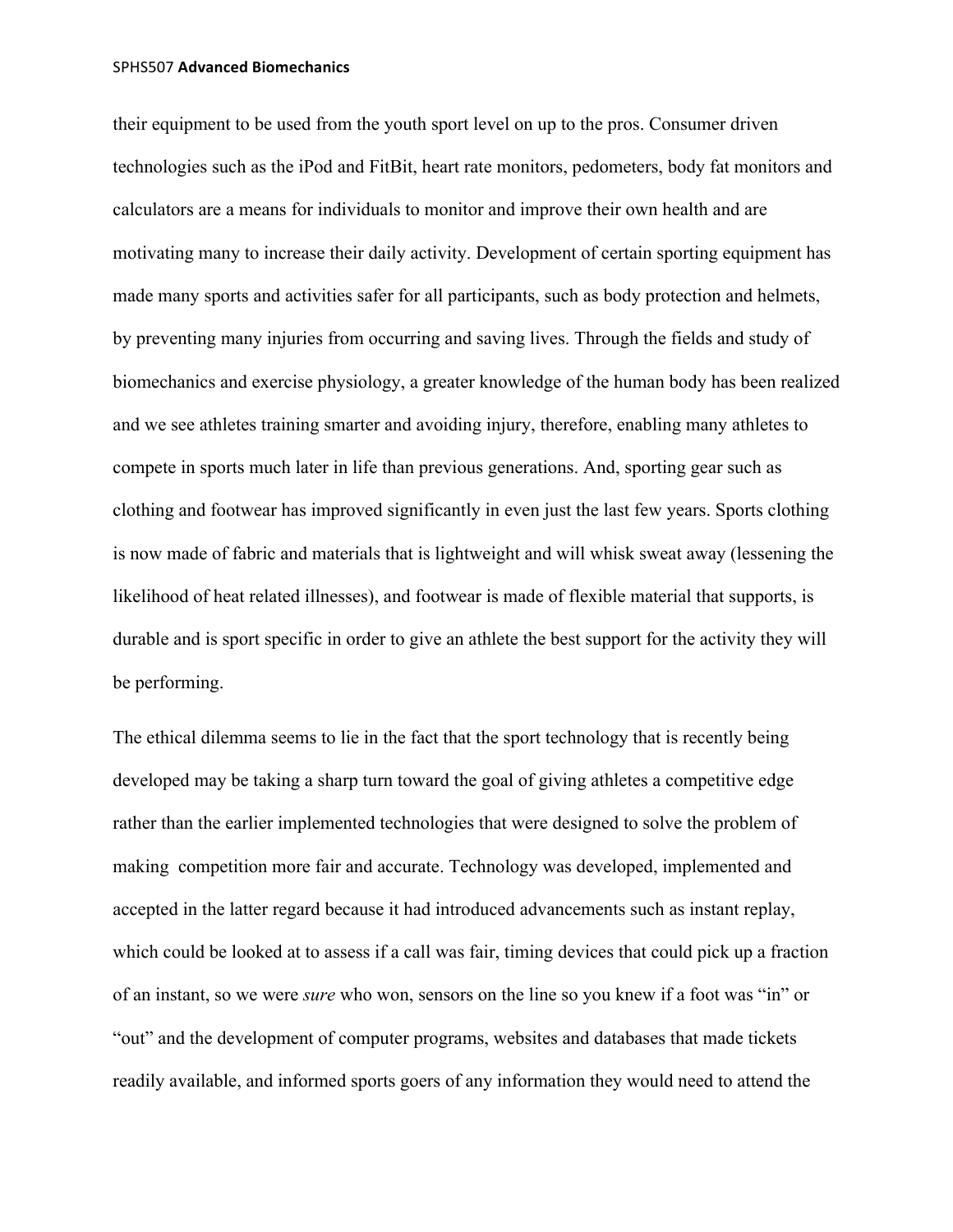events. With sports being the booming business it is, and the fans being stakeholders, anyone who pays to see a competition has an expectation that they will continue to see record-setting performances and experience the excitement of close games and high scores. Striking a competitive balance, therefore, is difficult. Especially in regards to international sport, due to the fact that technology is expensive and access to new technologies is unevenly applied. Wealthier nations, such as those found in Western Europe or the United States, can better afford the training facilities, expensive composite equipment and personal gear required for elite level competition. Thus, the benefits of technological advances applied to sports accrue most greatly to those who can afford the price (Rosalind, 2008). The future of sports may just be that even the "average Joe" can become the next elite athlete based on his access and the ability to afford the latest sport technologies, and the part regulators, administrations, and governing bodies' play in sports is going to become larger. More rules will be put into place as to what is allowed and not allowed in competition, leading to more debate and battle depending on whose interest is being hampered by the decision and *who* gets to decide, *who* makes the rules.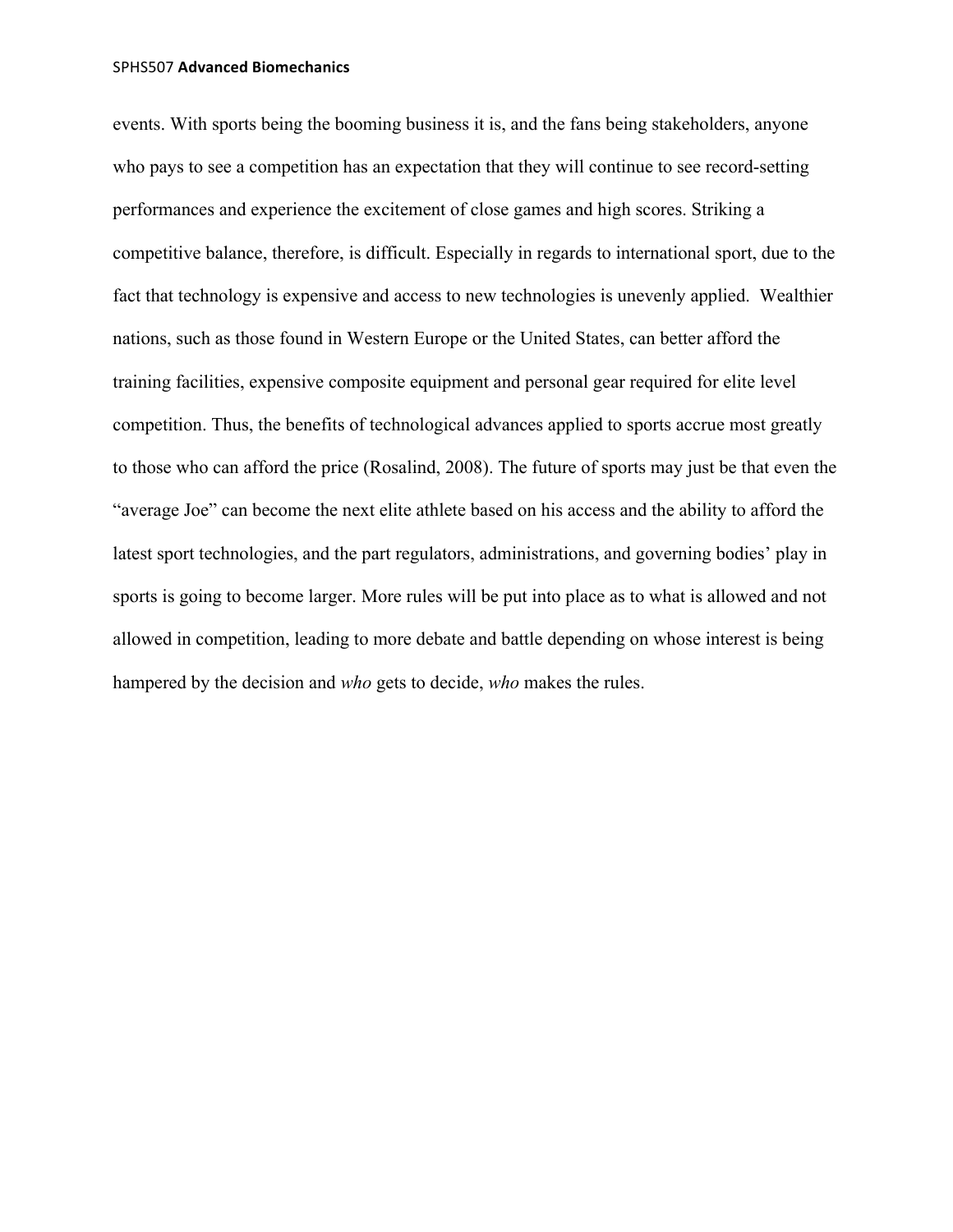## **References**

- Andrews, P.(n.d. Have technological advances in sports such as tennis, golf, and track and field supplanted the athlete achievements of the participants in those sports?). Science Clarified. Retrieved from http://www.scienceclarified.com/dispute/Vol-1/Havetechnological-advances-in-sports-such-as-tennis-golf-and-track-and-field-supplanted-theathletic-achievements-of-the-participants-in-those-sports.html
- Ariel Dynamics. (2012, April 27). Ariel performance analysis system.Retrieved from http://arielnet.com.
- Barton Straus,JD, L.(2014, Repetitive head impacts: a growing concern in youth sports). Moms Team. 2 August Retrieved from http://www.momsteam.com/sub-concussive/subconcussive-hits-growing-concern-in-youth-sports?page=0%2C1#ixzz3VWM29mrT
- Biomimetic. (n.d.) *American Heritage® Dictionary of the English Language, Fifth Edition*. (2011). Retrieved March 26 2015 from http://www.thefreedictionary.com/biomimetic
- Burns, M.(2014) 85+ Sports business professionals discuss biggest emerging trends, hot topics for 2015. Forbes. December 18 Retrieved from http://forbes.com.
- Butler, R.(2005, Biomimetics, Technology that mimics nature). Mongabay Environmental News. 11 July Retrieved from http://news.mongabay.com.
- Elvin, N., Elvin, A., & Arnoczky, S. (2007). Correlation between ground reaction force and tibial acceleration and vertical jumping. Journal of Applied Biomechanics, 23, 180-9. Source:PubMed.
- Greenwald R, Chu J, Beckwith J, Crisco J. A Proposed Method to Reduce Underreporting of Brain Injury in Sports. *Clin J Sport Med* 2012; 22(2):83-85.
- Johnson, M.(2014, Wearable technology changing the sports landscape). Sports Networker. N.d Retrieved from http://www.sportsnetworker.com/2014/01/24/wearable-technologychanging-sports-landscape/
- Ramey, M.R. (1975), "Force Plate Designs and Applications", Exercise and Sport Sciences Reviews, Vol. 3, pp. 303-319.
- Rosandich, Ed.D., T.J. (2008). Sports equipment and technology. The Sport Journal, February 13, 1-6. Retrieved from Http://thesportjournal.org.
- Stergiou, P. & Katz, L .(n.d, Performance analysis in sport). Sports Technology Research Lab University Of Calgary. Retrieved from http://www.ucalgary.ca/strl/research/pas